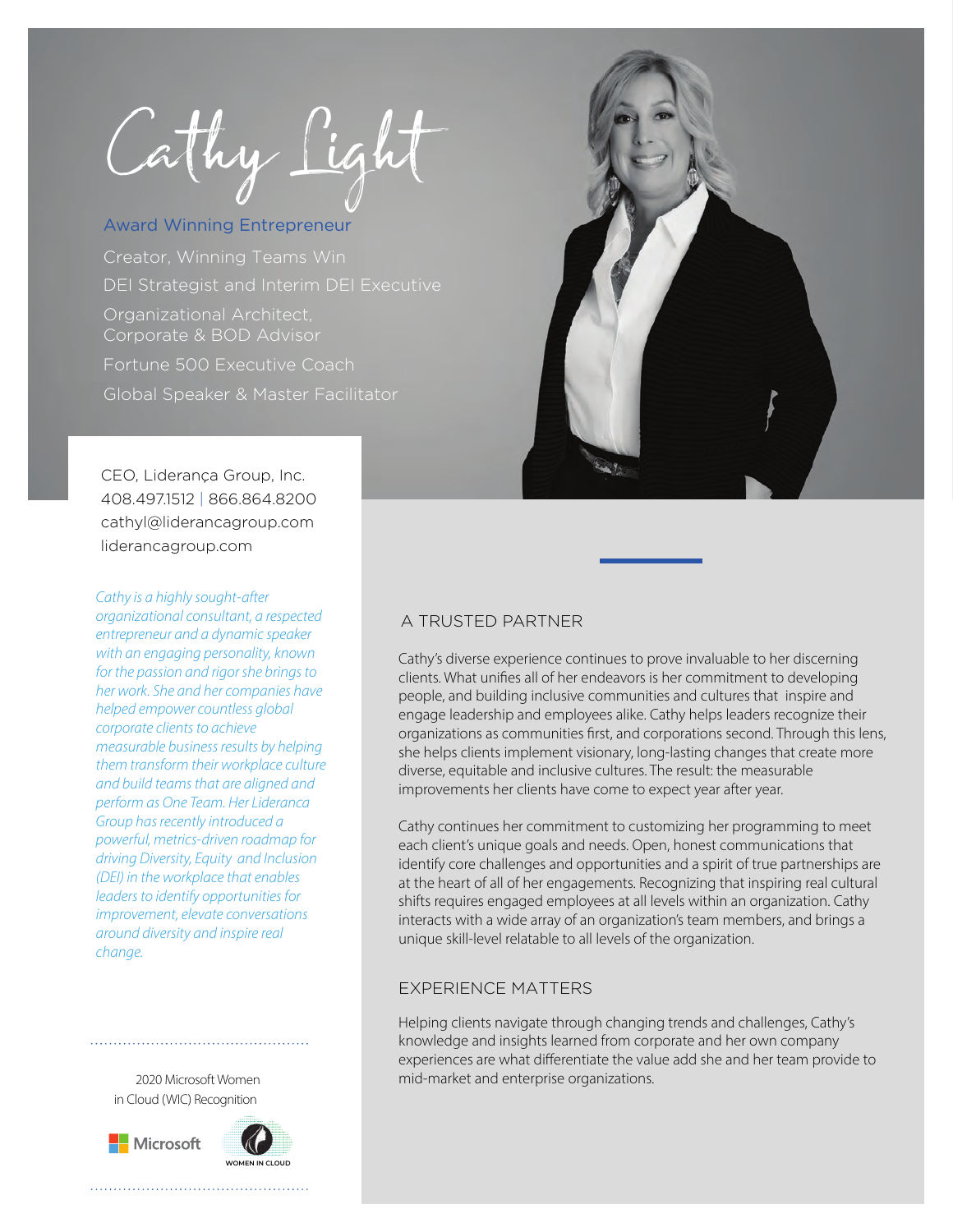## EXPERIENCE



Today, Cathy is the proud Founder and CEO of Liderança Group, a business and workforce acceleration firm with four game-changing divisions that focus on developing people, improving behaviors, and changing workplaces.

## Diversity Equity Inclusion.com

THE LIDERANCA GROUP



materials, to measurement and action planning. The backbone facilitation, speaking, HR services, e-learning and training Delivers DEI strategic consulting services, ranging from of this business unit is its DEInamics® software platform, recognized by Microsoft for its advancement of the UN's Sustainable Development Goal of Gender Equality. Beyond providing companies with the data they need to identify where they are in their D&I journey, the platform helps them identify and prioritize the exact steps necessary to achieve their goals. **DEInamics.com**

#### Assessment Leaders.com



*elevating performance* Assessment Leaders® provides clients with a wide range of best-in-class, custom corporate assessment and survey tools to hire, retain, and advance talent. These tools give leaders insight and intelligence into both job candidates and current employees, ensuring that employees and teams reach their highest potential.

#### Leadership Balance.com



Delivering contemporary leadership principles and strategies to develop cognitive competencies, passion and endurance, and an encouraging spirit ("Mind, Will and Heart"). The company's proprietary assessment tools help leaders, teams and organizations identify areas for improvement across these three key dimensions of leadership. **LeadershipBalance.com**

## Be Well Perform Well.com



Delivers customized audits of wellness programs to corporations, helping clients to achieve healthier work environments and promote healthy lifestyle choices that keep employees engaged and motivated. This identification to address employee needs has been proven to reduce absenteeism and turnover, and increase productivity and positivity.

Cathy Light 408.497.1512 | 866.864.8200 cathyl@liderancagroup.com